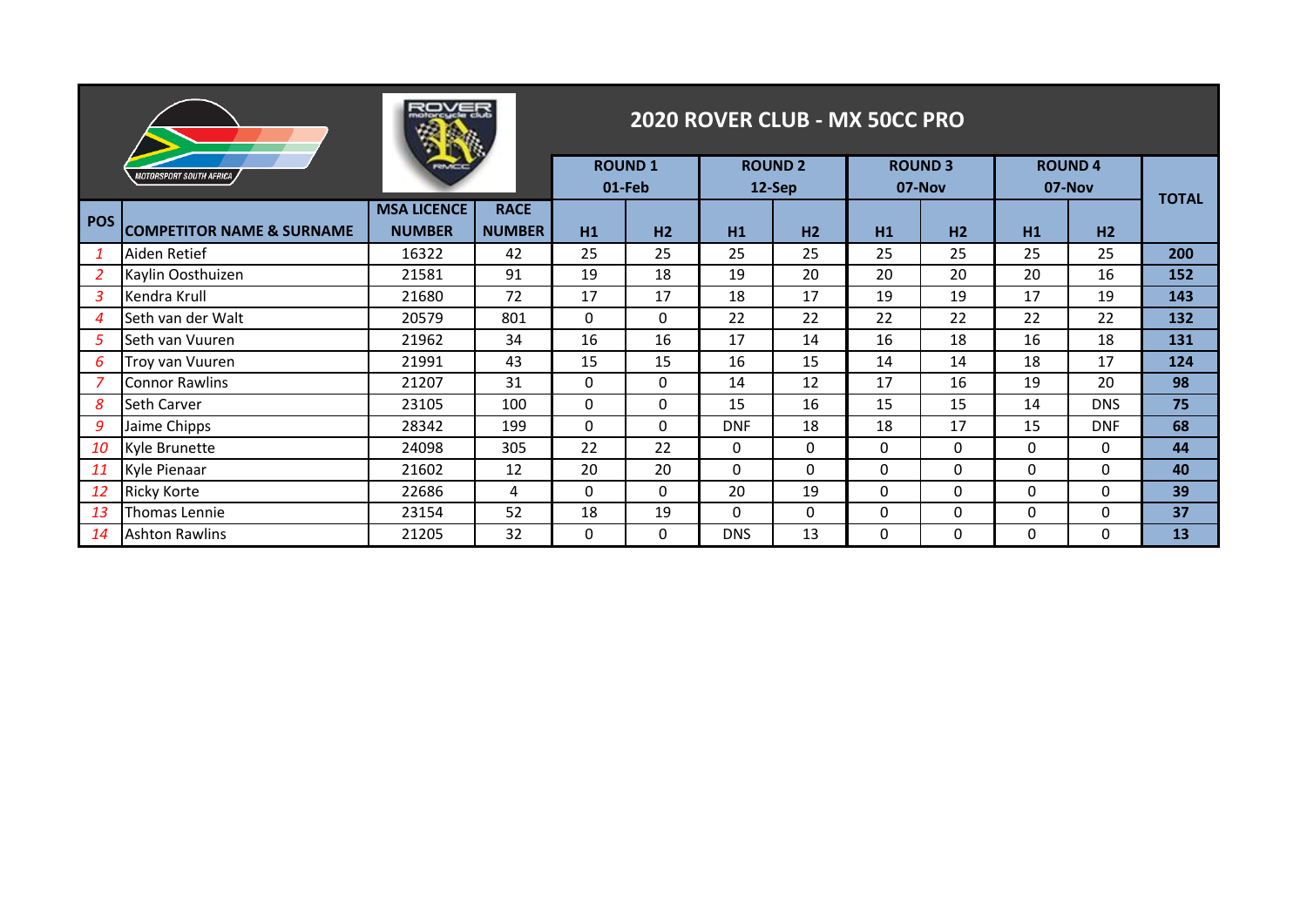|            |                                      | ROVER<br>motorcucle ciuti           |                              |               |                |    | <b>2020 ROVER CLUB - MX 65CC</b> |               |                |    |                         |              |
|------------|--------------------------------------|-------------------------------------|------------------------------|---------------|----------------|----|----------------------------------|---------------|----------------|----|-------------------------|--------------|
|            | <b>MOTORSPORT SOUTH AFRICA</b>       | <b>FRIVIC C</b>                     |                              | <b>ROUND1</b> | 01-Feb         |    | <b>ROUND 2</b><br>12-Sep         | <b>ROUND3</b> | $07-Nov$       |    | <b>ROUND4</b><br>07-Nov | <b>TOTAL</b> |
| <b>POS</b> | <b>COMPETITOR NAME &amp; SURNAME</b> | <b>MSA LICENCE</b><br><b>NUMBER</b> | <b>RACE</b><br><b>NUMBER</b> | H1            | H <sub>2</sub> | H1 | H <sub>2</sub>                   | H1            | H <sub>2</sub> | H1 | H <sub>2</sub>          |              |
|            | Kyle Frans Brunette                  | 24098                               | 305                          | 0             | $\Omega$       | 25 | 25                               | 25            | 25             | 25 | 25                      | 150          |
|            | Kyle Pienaar                         | 21602                               | 12                           | 0             | 0              | 22 | 20                               | 22            | 20             | 22 | 22                      | 128          |
|            | Luke Krull                           | 17516                               | C449                         | 0             | $\mathbf{0}$   | 20 | 22                               | 20            | 22             | 20 | 20                      | 124          |
| 4          | Thomas Lennie                        | 23154                               | 52                           | 0             | 0              | 19 | 19                               | 19            | 19             | 19 | 19                      | 114          |
|            | Caden Weise                          | 17209                               | 315                          | 25            | 25             | 0  | 0                                | 0             | 0              | 0  | 0                       | 50           |
|            |                                      |                                     |                              |               |                |    |                                  |               |                |    |                         | $\bf{0}$     |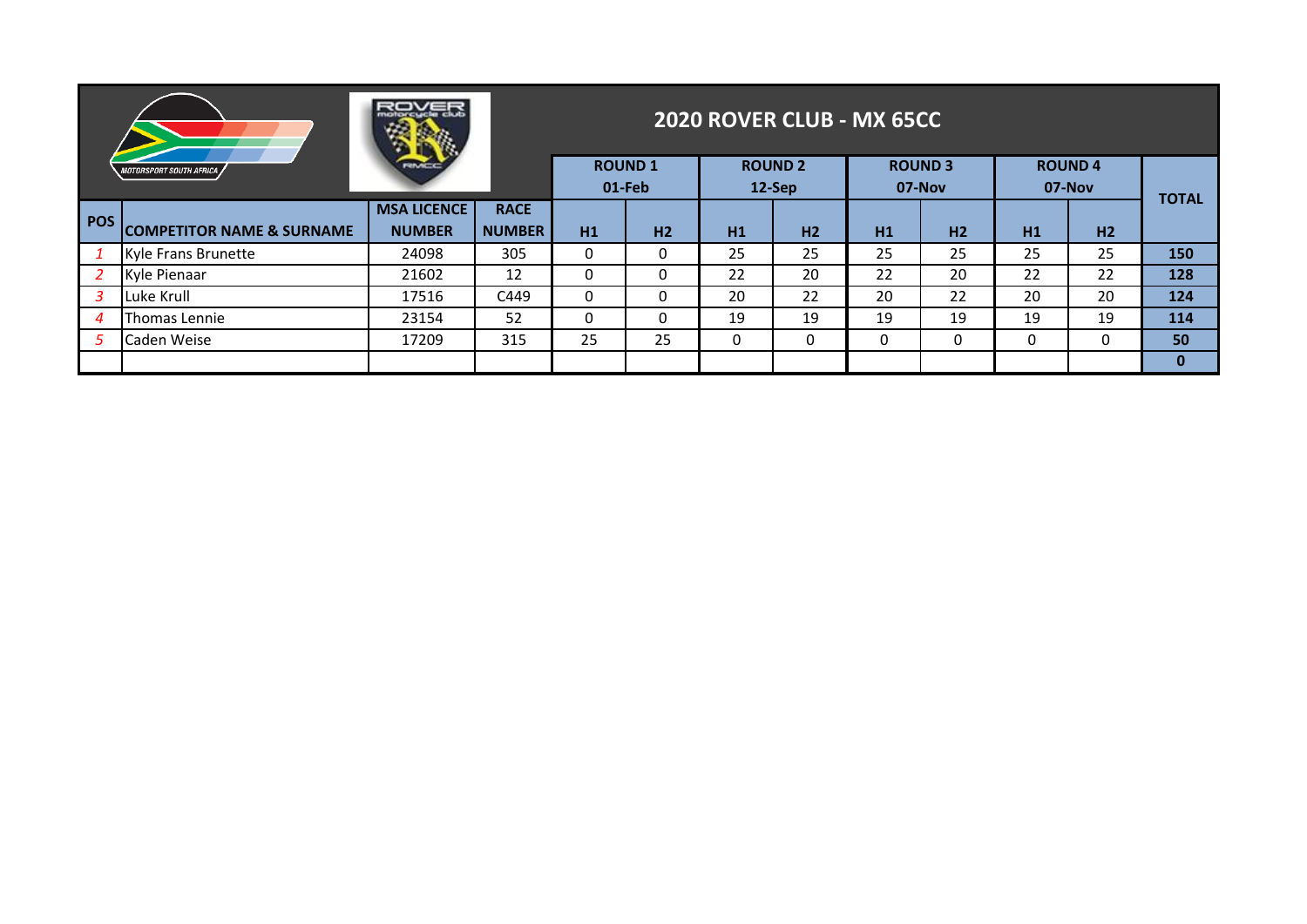|     |                                       | otorcucle ciut<br>徯                 |                              |    |                         |                 | 2020 ROVER CLUB - MX 85CC JUNIOR (SMALL WHEEL) |    |                         |              |                         |              |
|-----|---------------------------------------|-------------------------------------|------------------------------|----|-------------------------|-----------------|------------------------------------------------|----|-------------------------|--------------|-------------------------|--------------|
|     | <i><b>MOTORSPORT SOUTH AFRICA</b></i> | <b>FRIVICTO</b>                     |                              |    | <b>ROUND1</b><br>01-Feb |                 | <b>ROUND 2</b><br>12-Sep                       |    | <b>ROUND3</b><br>07-Nov |              | <b>ROUND4</b><br>07-Nov | <b>TOTAL</b> |
| POS | <b>COMPETITOR NAME &amp; SURNAME</b>  | <b>MSA LICENCE</b><br><b>NUMBER</b> | <b>RACE</b><br><b>NUMBER</b> | H1 | H <sub>2</sub>          | H1              | H2                                             | H1 | H <sub>2</sub>          | H1           | H <sub>2</sub>          |              |
|     | Caden Weise                           | 17209                               | 315                          | 0  | 0                       | 25              | 25                                             | 25 | 25                      | 25           | 25                      | 150          |
|     | <b>Andrew Venter</b>                  | 28131                               | 907                          | 0  | 0                       | 22              | 22                                             | 22 | 22                      | 22           | 22                      | 132          |
| 3   | Liam Botha                            | 4383                                | 17                           | 25 | 25                      | $\mathbf{0}$    | 0                                              | 0  | 0                       | $\mathbf{0}$ | 0                       | 50           |
| 4   | <b>Dillon Lerm</b>                    | 1856                                | 229                          | 0  | $\mathbf{0}$            | 20 <sup>2</sup> | 20                                             |    |                         |              |                         | 40           |
| 5   | <b>Matthew Buys</b>                   | 13555                               | 102                          | 0  | 0                       | 19              | <b>18</b>                                      |    |                         |              |                         | 37           |
| 6   | Chase von Waltsleben                  | 04624                               | 93                           | 0  | $\mathbf{0}$            | 17              | 19                                             |    |                         |              |                         | 36           |
|     | Coby Corte                            | 06558                               | 211                          | 0  | $\mathbf{0}$            | 18              | 17                                             |    |                         |              |                         | 35           |
| 8   | Declan Gouws                          | 16663                               | 16                           | 0  | 0                       | 16              | 16                                             |    |                         |              |                         | 32           |

<u>.</u> A statistical production of the statistic control of the statistic control of the statistic control of the statistic

a series and the series of the series of the series of the series of the series of the series of the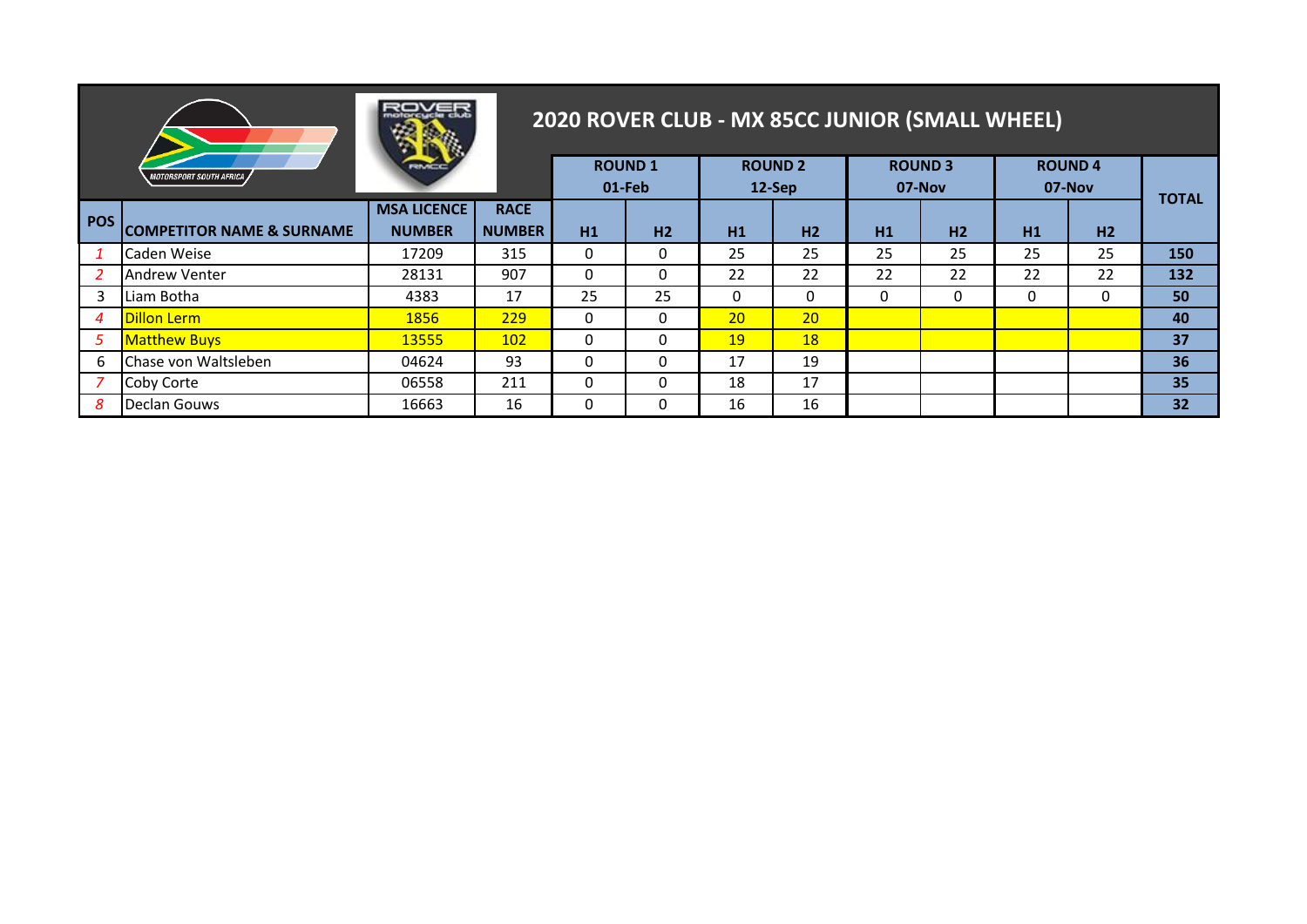|                |                                       | atorcucle ciub                      |                              |    |                         | 2020 ROVER CLUB - MX 85CC PROMINI (BIG WHEEL) |                            |    |                          |            |                         |              |                    |
|----------------|---------------------------------------|-------------------------------------|------------------------------|----|-------------------------|-----------------------------------------------|----------------------------|----|--------------------------|------------|-------------------------|--------------|--------------------|
|                | <i><b>MOTORSPORT SOUTH AFRICA</b></i> | <b>FRIVACIO</b>                     |                              |    | <b>ROUND1</b><br>01-Feb |                                               | <b>ROUND 2</b><br>$12-Sep$ |    | <b>ROUND 3</b><br>07-Nov |            | <b>ROUND4</b><br>07-Nov | <b>TOTAL</b> |                    |
| POS I          | <b>COMPETITOR NAME &amp; SURNAME</b>  | <b>MSA LICENCE</b><br><b>NUMBER</b> | <b>RACE</b><br><b>NUMBER</b> | H1 | H2                      | H1                                            | H2                         | H1 | H2                       | H1         | H2                      |              |                    |
|                | Kyle Townsend                         | 01217                               | 89                           | 25 | 25                      | 25                                            | 25                         | 25 | 25                       | 25         | 25                      | 200          |                    |
|                | Caden Weise                           | 17209                               | 315                          | 0  | 0                       | 22                                            | 22                         | 20 | 20                       | 22         | 22                      | 128          |                    |
|                | Steven Malherbe                       | 27617                               | 65                           | 0  | 0                       | 20                                            | 20                         | 18 | 18                       | 20         | 19                      | 115          |                    |
| $\overline{4}$ | Liam Botha                            | 04383                               | 17                           | 20 | 22                      | $\mathbf{0}$                                  | $\Omega$                   | 22 | 22                       | <b>DNS</b> | <b>DNS</b>              | 86           |                    |
|                | <b>Andrew Venter</b>                  | 28131                               | 907                          | 0  | 0                       | $\Omega$                                      | 0                          | 19 | 19                       | 19         | 20                      | 77           |                    |
| 6              | <b>Tristan Stevens</b>                | 10398                               | 711                          | 22 | 18                      | $\mathbf{0}$                                  | 0                          | 0  | 0                        | 0          | 0                       | 40           |                    |
|                | Danyll Brunette                       | 24097                               | 73                           | 18 | 20                      | 0                                             | 0                          | 0  | 0                        | 0          | 0                       | 38           | Most amount of 3rd |
| 8              | Seth Whittington                      | 3995                                | 65                           | 19 | 19                      | $\mathbf{0}$                                  | 0                          | 0  | 0                        | 0          | $\mathbf{0}$            | 38           |                    |
|                |                                       |                                     |                              |    |                         |                                               |                            |    |                          |            |                         |              |                    |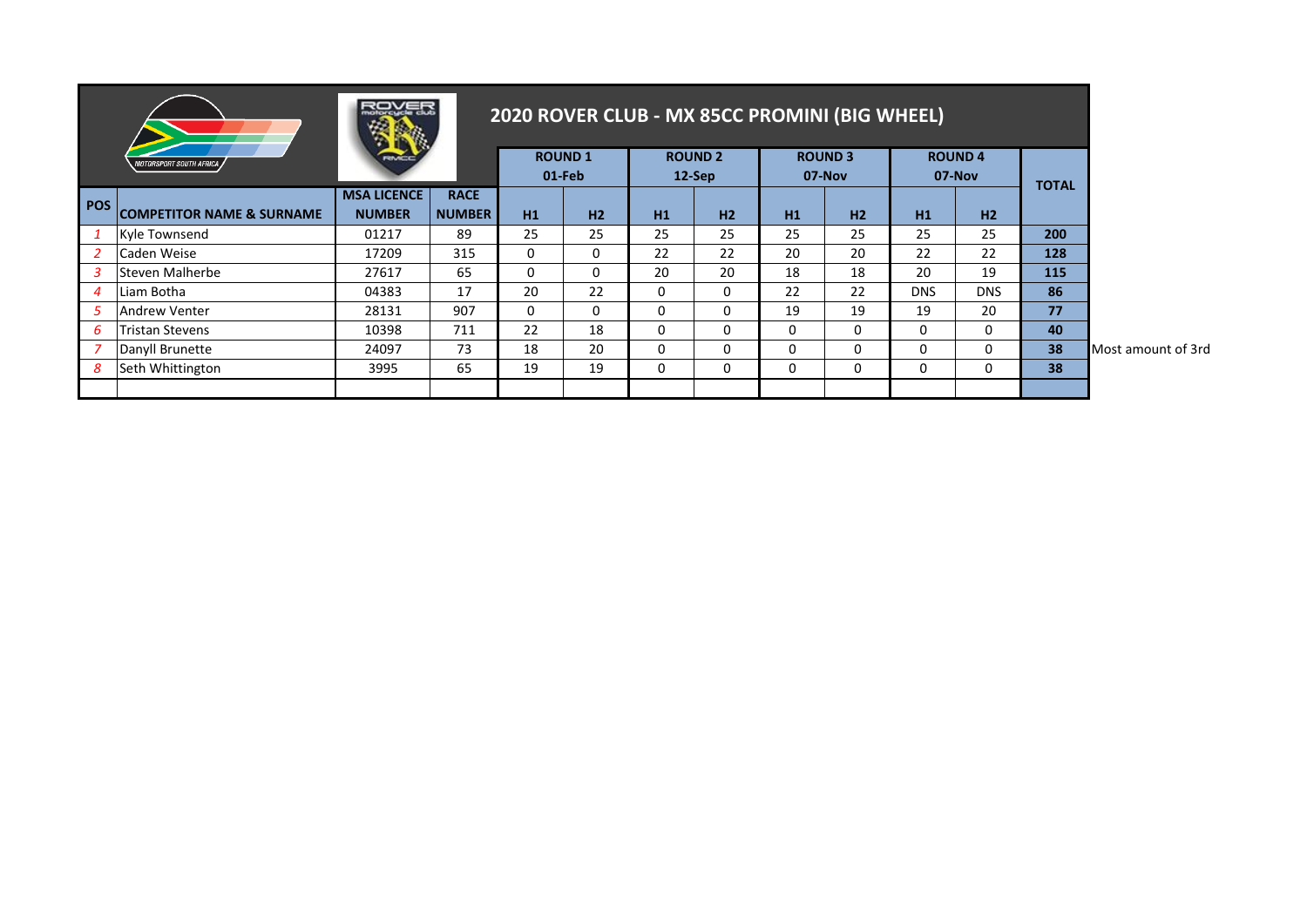|              |                                      | menucia ciud       |               |    |                |    | 2020 ROVER CLUB - MX HIGH SCHOOL (125CC) |    |                |          |                |              |
|--------------|--------------------------------------|--------------------|---------------|----|----------------|----|------------------------------------------|----|----------------|----------|----------------|--------------|
|              | <i>MOTORSPORT SOUTH AFRICA</i>       | <b>REMCI</b>       |               |    | <b>ROUND1</b>  |    | <b>ROUND 2</b>                           |    | <b>ROUND 3</b> |          | <b>ROUND4</b>  |              |
|              |                                      | <b>MSA LICENCE</b> | <b>RACE</b>   |    | 01-Feb         |    | 12-Sep                                   |    | 07-Nov         |          | 07-Nov         | <b>TOTAL</b> |
| <b>POS</b>   | <b>COMPETITOR NAME &amp; SURNAME</b> | <b>NUMBER</b>      | <b>NUMBER</b> | H1 | H <sub>2</sub> | H1 | H <sub>2</sub>                           | H1 | H <sub>2</sub> | H1       | H <sub>2</sub> |              |
|              | <b>Kyle Townsend</b>                 | 01217              | 89            | 0  | 0              | 22 | 25                                       | 25 | 25             | 25       | 25             | 147          |
|              | Danyll Brunette                      | 24097              | 73            | 0  | 0              | 20 | 19                                       | 22 | 22             | 22       | 22             | 127          |
| 3            | Seth Whittington                     | 03995              | 65            | 0  | $\mathbf{0}$   | 18 | 18                                       | 20 | 20             | 20       | 20             | 116          |
| 4            | Cameron Grobler                      | 01987              | C45           | 0  | 0              | 17 | 17                                       | 19 | 19             | 19       | 19             | 110          |
| 5            | <b>Breece Romans</b>                 | 04306              | 777           | 25 | 25             | 25 | 22                                       | 0  | $\Omega$       | $\Omega$ | 0              | 97           |
| <sub>b</sub> | Tristan Stevens                      | 10398              | 2             | 0  | $\mathbf{0}$   | 19 | 20                                       | 0  | 0              | 0        | 0              | 39           |
|              |                                      |                    |               |    |                |    |                                          |    |                |          |                |              |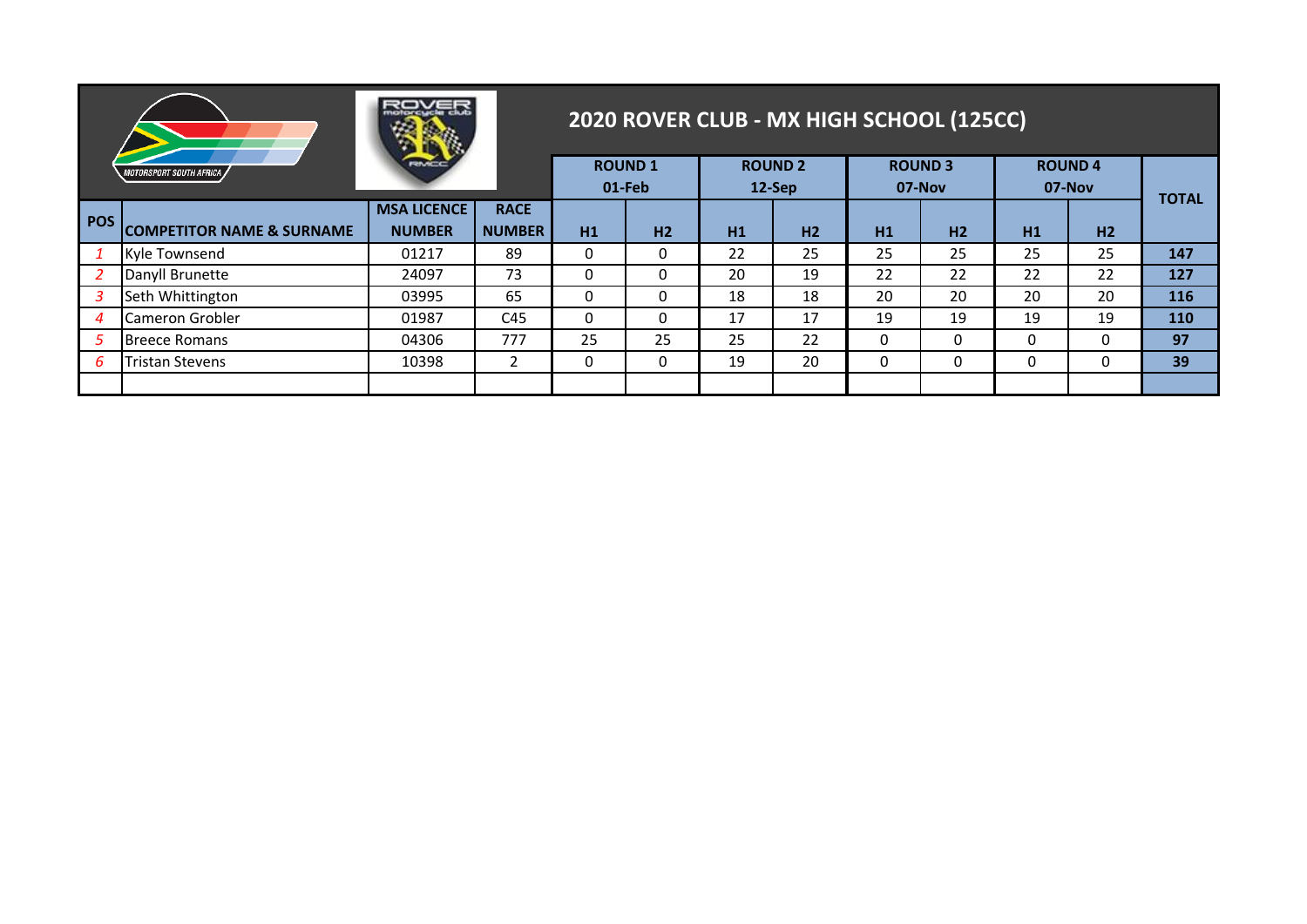|                  |                                      | ROVER                               |                              |             |                         | <b>2020 ROVER CLUB - MX1</b> |                          |    |                          |            |                         |              |                                     |
|------------------|--------------------------------------|-------------------------------------|------------------------------|-------------|-------------------------|------------------------------|--------------------------|----|--------------------------|------------|-------------------------|--------------|-------------------------------------|
|                  | <b>MOTORSPORT SOUTH AFRICA</b>       | <b>FRIVACIO</b>                     |                              |             | <b>ROUND1</b><br>01-Feb |                              | <b>ROUND 2</b><br>12-Sep |    | <b>ROUND 3</b><br>07-Nov |            | <b>ROUND4</b><br>07-Nov |              |                                     |
| POS <sup>1</sup> | <b>COMPETITOR NAME &amp; SURNAME</b> | <b>MSA LICENCE</b><br><b>NUMBER</b> | <b>RACE</b><br><b>NUMBER</b> | H1          | H2                      | H1                           | H2                       | H1 | H <sub>2</sub>           | H1         | H2                      | <b>TOTAL</b> |                                     |
|                  | <b>Dillon Simpson</b>                | 4602                                | 191                          | 25          | 22                      | 22                           | 22                       | 22 | 22                       | 22         | 22                      | 179          |                                     |
|                  | Andrew Wren                          | OE 99950866                         | 117                          | $\mathbf 0$ | $\mathbf 0$             | 0                            | 0                        | 25 | 25                       | 25         | 25                      | 100          |                                     |
|                  | Keegan Hickson-Mahony                | 03885                               | 914                          | $\mathbf 0$ | $\Omega$                | 25                           | 25                       | 20 | <b>DNS</b>               | <b>DNS</b> | <b>DNS</b>              | 70           |                                     |
| Δ                | <b>Craig Kruger</b>                  | 02317                               | 29                           | 0           | 0                       | 19                           | 20                       |    |                          |            |                         | 39           | Tie on 3rd/4th - used latest result |
|                  | David Canning                        | 06651                               | 75                           | 0           | $\Omega$                | 20                           | 19                       |    |                          |            |                         | 39           | Tie on 3rd/4th - used latest result |
| 6                | Denzyl Kennedy                       | 11226                               | 59                           | 19          | 20                      |                              |                          |    |                          |            |                         | 39           | Tie on 3rd/4th - used latest result |
|                  | Tristan Purdon                       | 02019                               | 41                           | $\mathbf 0$ | 25                      |                              |                          |    |                          |            |                         | 25           |                                     |
| 8                | <b>Quinsley Sale</b>                 | 10011                               | 23                           | 22          | $\Omega$                |                              |                          |    |                          |            |                         | 22           |                                     |
| 9                | <b>Connor Alcock</b>                 | 05017                               | 28                           | 20          | $\mathbf 0$             |                              |                          |    |                          |            |                         | 20           |                                     |
| 10               | Storm van den Heever                 | 01220                               | 34                           | 18          | $\mathbf 0$             |                              |                          |    |                          |            |                         | 18           |                                     |
|                  |                                      |                                     |                              |             |                         |                              |                          |    |                          |            |                         | $\mathbf{0}$ |                                     |

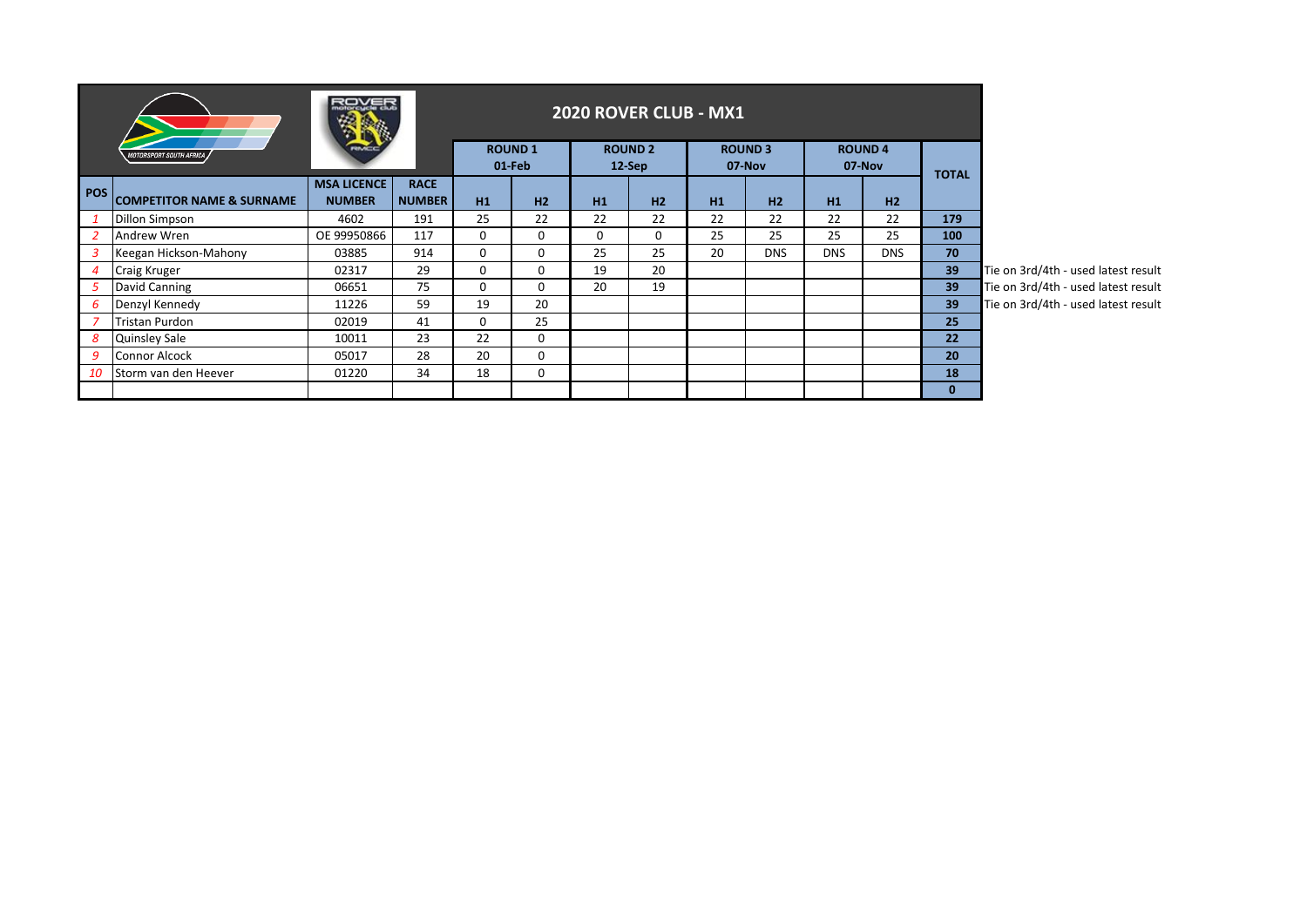|            |                                          |               |               |    | <b>2020 ROVER CLUB - MX2</b> |    |                          |    |                          |    |                         |              |
|------------|------------------------------------------|---------------|---------------|----|------------------------------|----|--------------------------|----|--------------------------|----|-------------------------|--------------|
|            | RMCO<br><i>MOTORSPORT SOUTH AFRICA /</i> |               |               |    | <b>ROUND1</b><br>01-Feb      |    | <b>ROUND 2</b><br>12-Sep |    | <b>ROUND 3</b><br>07-Nov |    | <b>ROUND4</b><br>07-Nov |              |
| <b>POS</b> | <b>MSA LICENCE</b><br><b>RACE</b>        |               |               |    |                              |    |                          |    |                          |    |                         | <b>TOTAL</b> |
|            | <b>COMPETITOR NAME &amp; SURNAME</b>     | <b>NUMBER</b> | <b>NUMBER</b> | H1 | H <sub>2</sub>               | H1 | H <sub>2</sub>           | H1 | H <sub>2</sub>           | H1 | H <sub>2</sub>          |              |
|            | <b>Tristan Purdon</b>                    | 02019         | 41            | 25 | 25                           |    |                          |    |                          |    |                         | 50           |
|            | Keegan Hickson-Mahony                    | 03885         | 914           | 22 | 22                           |    |                          |    |                          |    |                         | 44           |
|            |                                          |               |               |    |                              |    |                          |    |                          |    |                         | 0            |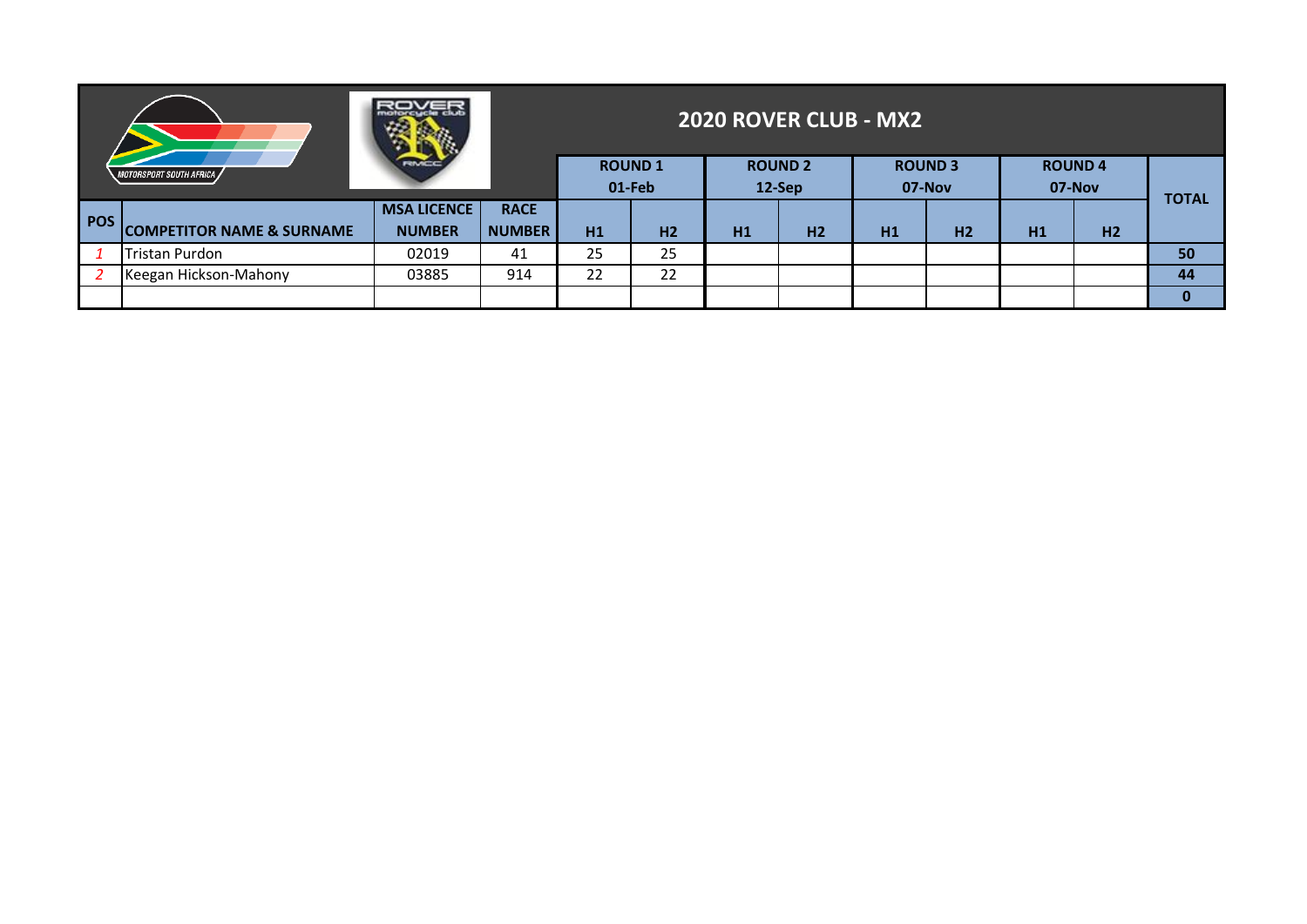|                  |                                      | <b>ROVER</b><br>$\mathbb{R}$        |                              |          |                         |          | 2020 ROVER CLUB - MX3      |    |                          |    |                         |              |                      |
|------------------|--------------------------------------|-------------------------------------|------------------------------|----------|-------------------------|----------|----------------------------|----|--------------------------|----|-------------------------|--------------|----------------------|
|                  | <b>MOTORSPORT SOUTH AFRICA</b>       | <b>FRIVACIO</b>                     |                              |          | <b>ROUND1</b><br>01-Feb |          | <b>ROUND 2</b><br>$12-Sep$ |    | <b>ROUND 3</b><br>07-Nov |    | <b>ROUND4</b><br>07-Nov | <b>TOTAL</b> |                      |
| <b>POS</b>       | <b>COMPETITOR NAME &amp; SURNAME</b> | <b>MSA LICENCE</b><br><b>NUMBER</b> | <b>RACE</b><br><b>NUMBER</b> | H1       | H2                      | H1       | H2                         | H1 | H2                       | H1 | H <sub>2</sub>          |              |                      |
|                  | <b>Stuart Laing</b>                  | 08826                               | 110                          | 25       | 25                      | 25       | 25                         | 25 | 19                       | 25 | 25                      | 194          |                      |
| 2                | Dillon Simpson                       | 04602                               | 191                          | 22       | 22                      | 22       | 22                         | 22 | 25                       | 22 | 22                      | 179          |                      |
| 3                | Andre Swart                          | 01194                               | 812                          | 19       | 20                      | 19       | 18                         | 20 | 22                       | 20 | 20                      | 158          |                      |
| $\boldsymbol{4}$ | <b>Grant Scholz</b>                  | O/E 99950870                        | 216                          | $\Omega$ | 0                       | $\Omega$ | $\mathbf{0}$               | 19 | 20                       | 19 | 19                      | 77           |                      |
| 5                | Lario du Toit                        | 08809                               | 4                            | 18       | 19                      | 17       | <b>DNS</b>                 |    |                          |    |                         | 54           |                      |
| 6                | Wade Wright                          | 04804                               | 958                          | 0        | 0                       | 20       | 20                         |    |                          |    |                         | 40           |                      |
|                  | <b>Quinsley Sale</b>                 | 10011                               | 23                           | 20       | 17                      |          |                            |    |                          |    |                         | 37           | Tie -most amount 3rd |
| 8                | <b>Craig Kruger</b>                  | 02317                               | 29                           | $\Omega$ | 0                       | 18       | 19                         |    |                          |    |                         | 37           |                      |
| 9                | Dale Stock                           | 03703                               | 12                           | 17       | 16                      |          |                            |    |                          |    |                         | 33           |                      |
| 10               | Daniel F Strydom                     | 04472                               | 235                          | 0        | 18                      |          |                            |    |                          |    |                         | 18           |                      |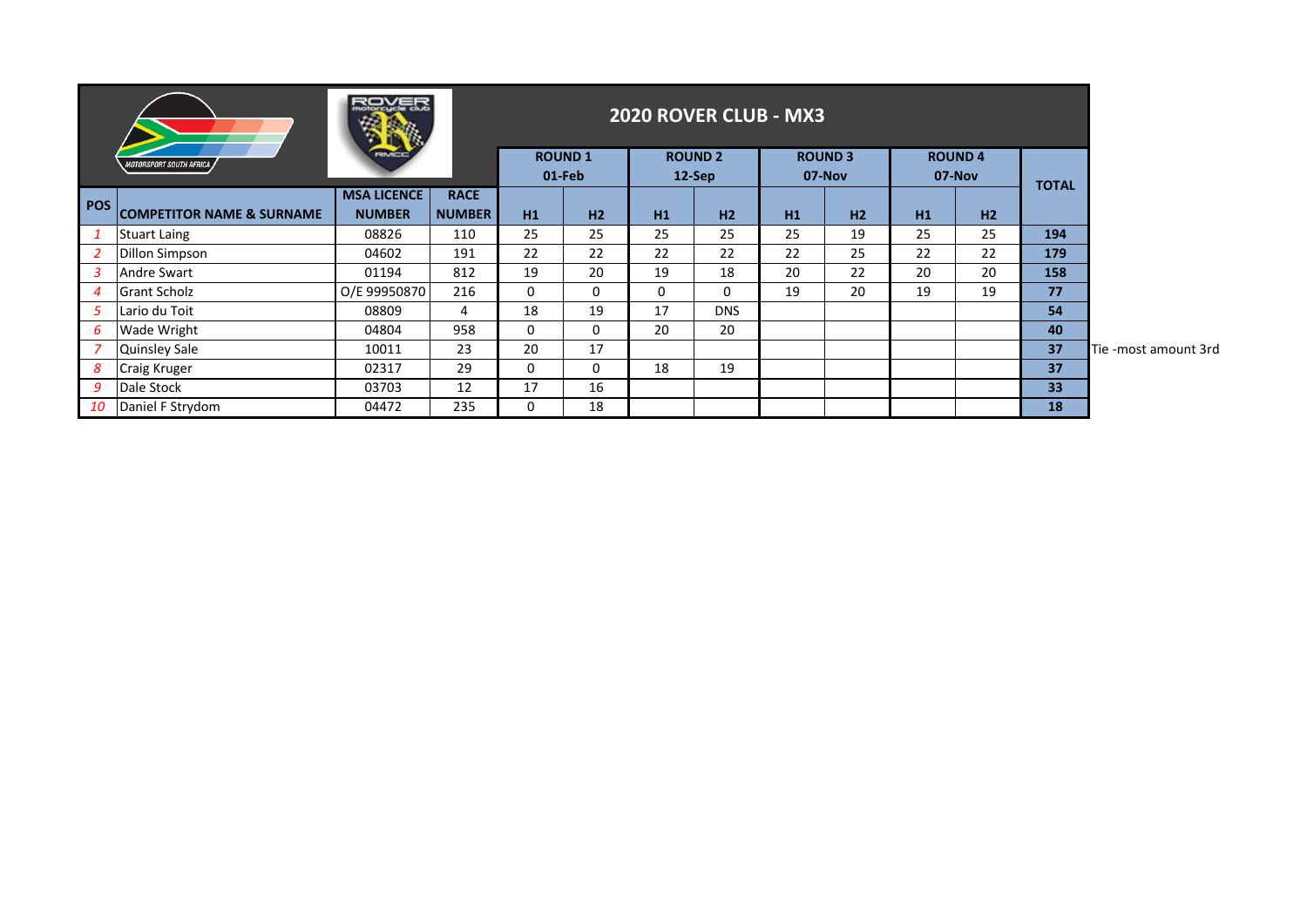|                  |                                       |                                     |                              |          |                         |          | <b>2020 ROVER CLUB - SENIOR SUPPORT</b> |              |                          |              |                         |              |
|------------------|---------------------------------------|-------------------------------------|------------------------------|----------|-------------------------|----------|-----------------------------------------|--------------|--------------------------|--------------|-------------------------|--------------|
|                  | <i><b>MOTORSPORT SOUTH AFRICA</b></i> |                                     |                              |          | <b>ROUND1</b><br>01-Feb |          | <b>ROUND 2</b><br>12-Sep                |              | <b>ROUND 3</b><br>07-Nov |              | <b>ROUND4</b><br>07-Nov | <b>TOTAL</b> |
| <b>POS</b>       | <b>COMPETITOR NAME &amp; SURNAME</b>  | <b>MSA LICENCE</b><br><b>NUMBER</b> | <b>RACE</b><br><b>NUMBER</b> | H1       | H <sub>2</sub>          | H1       | H <sub>2</sub>                          | H1           | H <sub>2</sub>           | H1           | H <sub>2</sub>          |              |
| -1               | <b>Warrick Peeters</b>                | 13959                               | 58                           | 25       | 22                      | 25       | 20                                      | 25           | 22                       | 22           | 20                      | 181          |
| 2                | Theo Halgreen                         | 01861                               | 27                           | 18       | 20                      | 19       | 25                                      | 22           | 25                       | 25           | 25                      | 179          |
| 3                | <b>Curt Nilson</b>                    | 20714                               | 64                           | 17       | 18                      | 13       | 13                                      | 19           | 19                       | 19           | 19                      | 137          |
| $\boldsymbol{4}$ | <b>Graeme Whitton</b>                 | 26920                               | 73                           | 15       | 16                      | 12       | 12                                      | 18           | 18                       | 18           | 18                      | 127          |
| 5                | Lario Du Toit                         | 08809                               | 4                            | $\Omega$ | $\Omega$                | $\Omega$ | $\Omega$                                | 20           | 20                       | 20           | 22                      | 82           |
| 6                | <b>Brian Renison</b>                  | 01603                               | 600                          | 20       | 19                      | 20       | 17                                      | $\Omega$     | $\Omega$                 | $\mathbf{0}$ | 0                       | 76           |
|                  | <b>Matthew Lockhart Ross</b>          | 24768                               | 10                           | 19       | $\Omega$                | 18       | 22                                      | $\Omega$     | $\Omega$                 | $\mathbf{0}$ | $\Omega$                | 59           |
| 8                | <b>Barend Mostert</b>                 | 16919                               | 669                          | 22       | 25                      | $\Omega$ | $\Omega$                                | $\Omega$     | $\Omega$                 | $\mathbf{0}$ | $\Omega$                | 47           |
| 9                | Peter Hein Potgieter                  | 10521                               | 101                          | 16       | 19                      | 10       | <b>DNF</b>                              | $\Omega$     | $\Omega$                 | $\mathbf{0}$ | $\Omega$                | 45           |
| 10               | Warren Halgreen                       | 05011                               | #                            | $\Omega$ | 15                      | 11       | 14                                      | $\Omega$     | $\Omega$                 | $\mathbf{0}$ | $\Omega$                | 40           |
| 11               | Brenton von Waltsleben                | 05118                               | 293                          | $\Omega$ | $\Omega$                | 17       | 19                                      | $\Omega$     | $\Omega$                 | $\mathbf{0}$ | $\Omega$                | 36           |
| <b>12</b>        | <b>Brandon Smith</b>                  | 06760                               | C101                         | $\Omega$ | $\Omega$                | 15       | 18                                      | $\Omega$     | $\Omega$                 | $\mathbf{0}$ | $\Omega$                | 33           |
| 13               | Tony Kruger                           | 05018                               | $\overline{7}$               | $\Omega$ | 0                       | 16       | 16                                      | $\Omega$     | $\Omega$                 | $\mathbf{0}$ | $\Omega$                | 32           |
| 14               | Francois Dekker                       | 10518                               | 102                          | 0        | 0                       | 14       | 15                                      | $\mathbf{0}$ | $\Omega$                 | $\mathbf{0}$ | 0                       | 29           |
| 15               | JJ Cromhout                           | 06998                               | 51                           | $\Omega$ | $\Omega$                | 22       | <b>DNF</b>                              | 0            | $\Omega$                 | 0            | $\Omega$                | 22           |